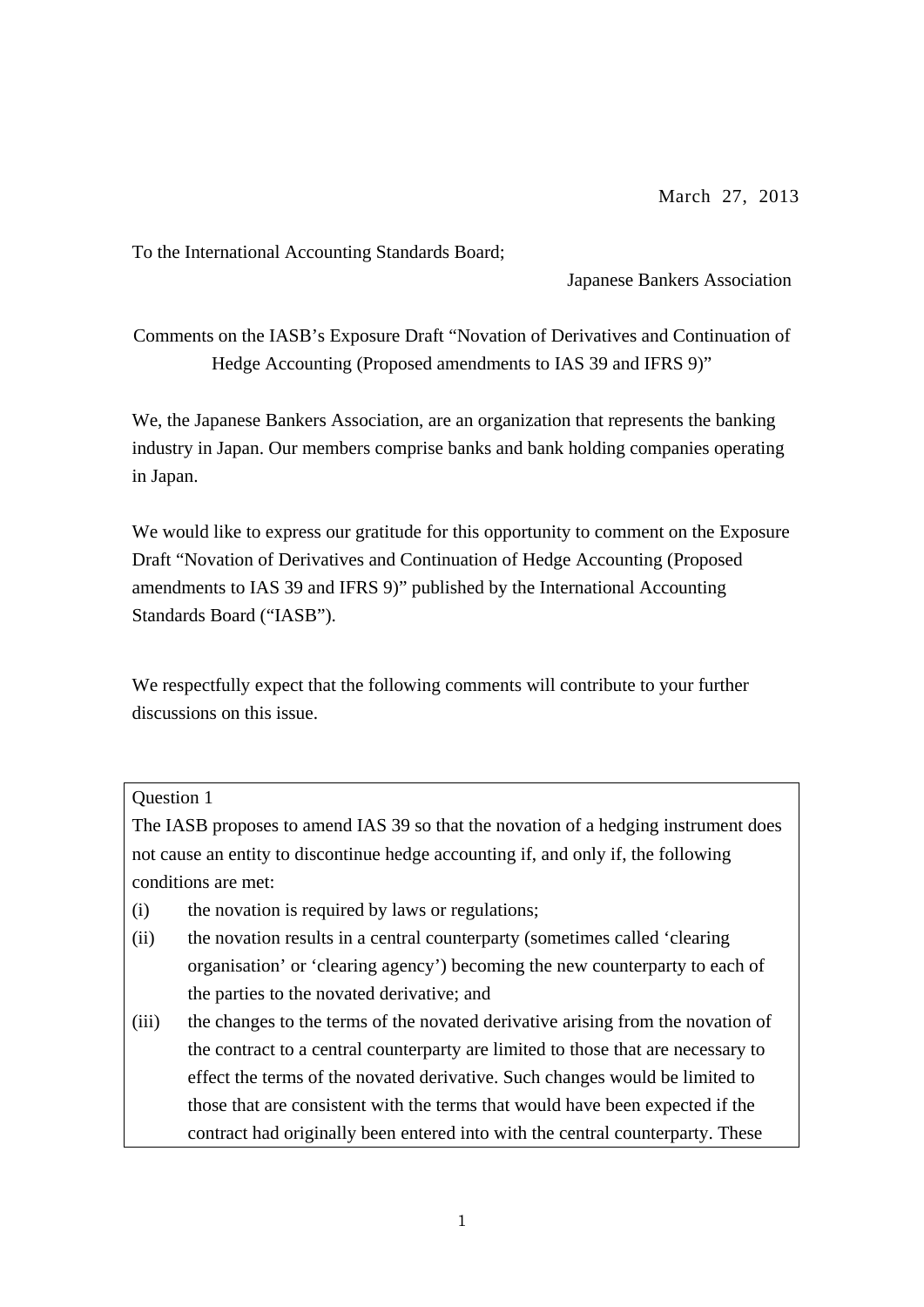changes include changes in the collateral requirements of the novated derivative as a result of the novation; rights to offset receivables and payables balances with the central counterparty; and charges levied by the central counterparty. Do you agree with this proposal? If not, why? What criteria would you propose instead, and why?

## Question 2

The IASB proposes to address those novations arising from current changes in legislation or regulation requiring the greater use of central counterparties. To do this it has limited the scope of the proposed amendments to a novation that is *required* by such laws or regulations. Do you agree that the scope of the proposed amendment will provide relief for all novations arising from such legislation or regulations? If not, why not and how would you propose to define the scope?

(Our comments)

- 1. The scope of areas under discussion is insufficient and consequently the scope of the proposed amendments is not considered to be appropriate. Such scope should not be limited to a novation that is *required* by laws or regulations, or a novation involving the use of a central counterparty, but rather should include all novations of derivatives.
- 2. Financial institutions are engaged in hedging activities using financial instruments for the purpose of managing exposures arising from risks such as interest rate risk that may have an impact on profits or losses, and apply hedge accounting to appropriately reflect such activities in their financial statements. Regardless of whether a novation of derivatives is *required* by laws or regulations, or whether a novation involves the use of a central counterparty, the objective of applying hedge accounting does not change before or after such novation. Therefore, it should be deemed that the hedge relationship continues.
- 3. Further, paragraph AG113A of the Exposure Draft is added to clarify that any fair value changes of the hedging instrument that arise from a novation of the hedging instrument shall be reflected in the measurement of the novated derivative and therefore in the measurement of hedge effectiveness. This should sufficiently minimise the risk of accounting manipulation even if the scope of the proposed amendments is expanded.